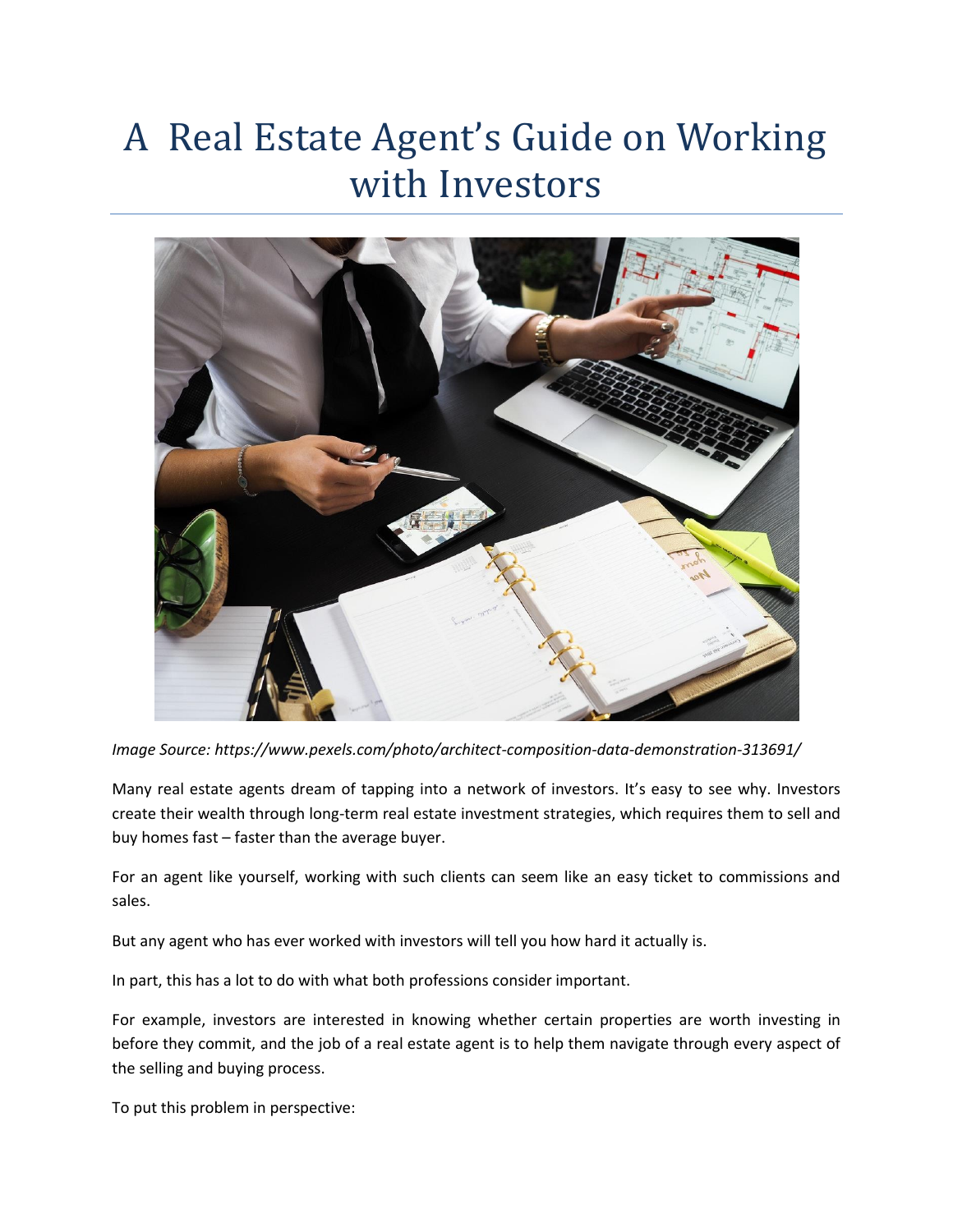- Real estate agents focus on commissions
- It's hard for agents to acquire a steady flow of commissions since investors are picky
- As a result, agents aren't always able to understand or meet investor needs

Yes, it's profitable to have investors as clients. However, it can be challenging to work with them if you don't know how they think. Here are some ideas on how you can make this relationship work for you:



## **Focus on ROI, not a Dream House**

*Image Source: https://www.pexels.com/photo/apartment-apartment-building-architecture-building-323705/*

Like most real estate agents, you might be accustomed to dealing with first-time homebuyers. When an investor shows up and lists requirements that are completely different, you feel an instant disconnect.

To compare, consider what you would usually say to a first-time homebuyer during a house showing:

- "This property is great for a large family."
- "Look at that patio, isn't it gorgeous?"
- "This property is in a great neighborhood."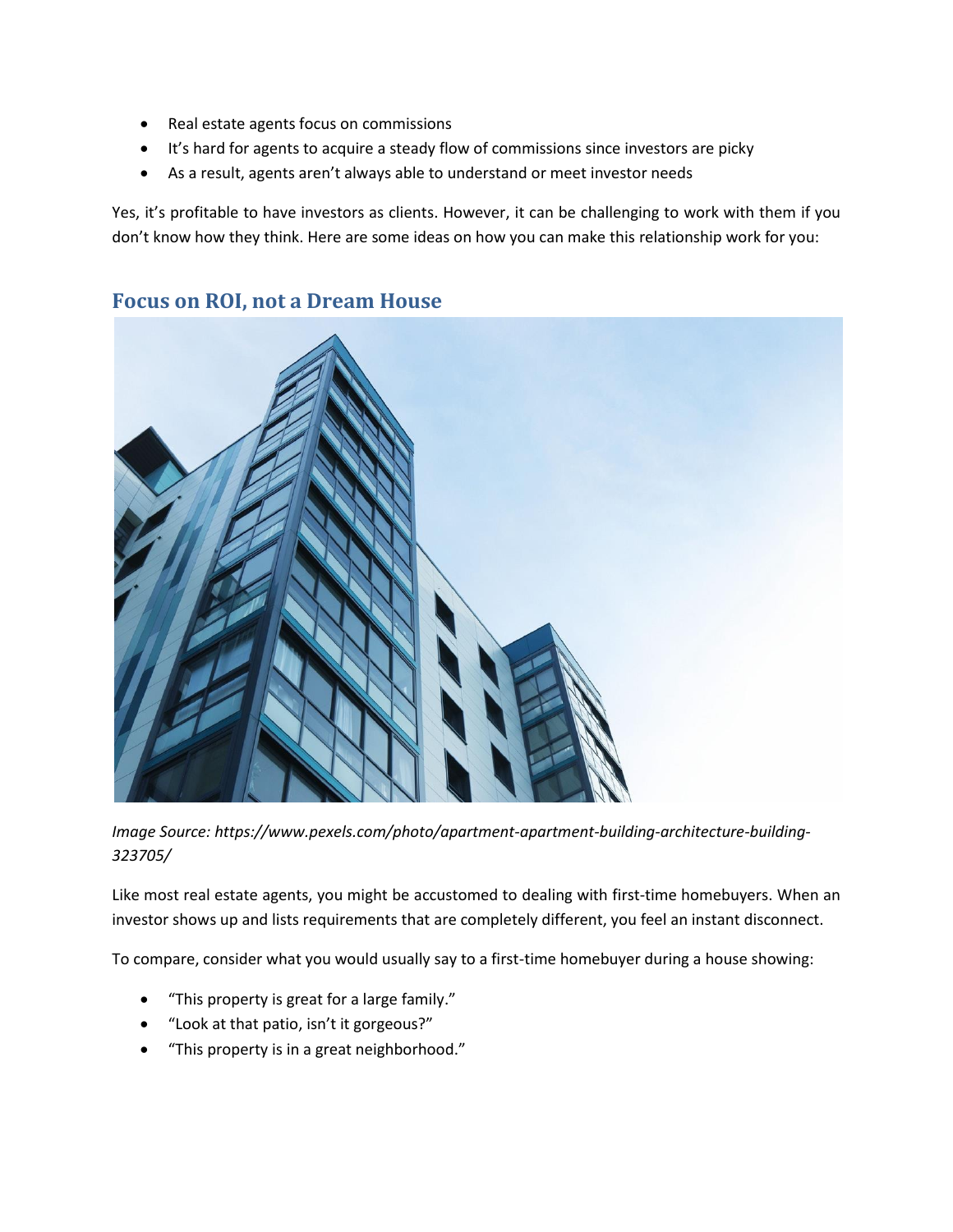However, investors aren't interested in hearing about such qualities. To an investor, you aren't selling a dream house – you are selling ROI. Topics like these won't matter to a person in search of investments that can provide them with steady profits down the road. Instead, they might be in search of properties that they can flip later.

With this in mind, most investors would rather hear something like the following:

- The property has been listed for months now, so the seller is really motivated
- The average rent for this property isn't that high, but it has no shortage of tenants

## **Identifying the Halfhearted Investors from the Hard Hitters**



*Image Source: https://www.pexels.com/photo/man-in-white-dress-shirt-and-maroon-necktie-holdinghands-with-girl-in-white-dress-573565/*

How many times have you been inches from closing a good deal only to find out that the investor had no money to buy the property in the first place? How many hours have you spent in trying to help investors find a good deal, only to have them give up in the end and waste your time?

But it doesn't always have to be this way; not when you ask these clients the right questions.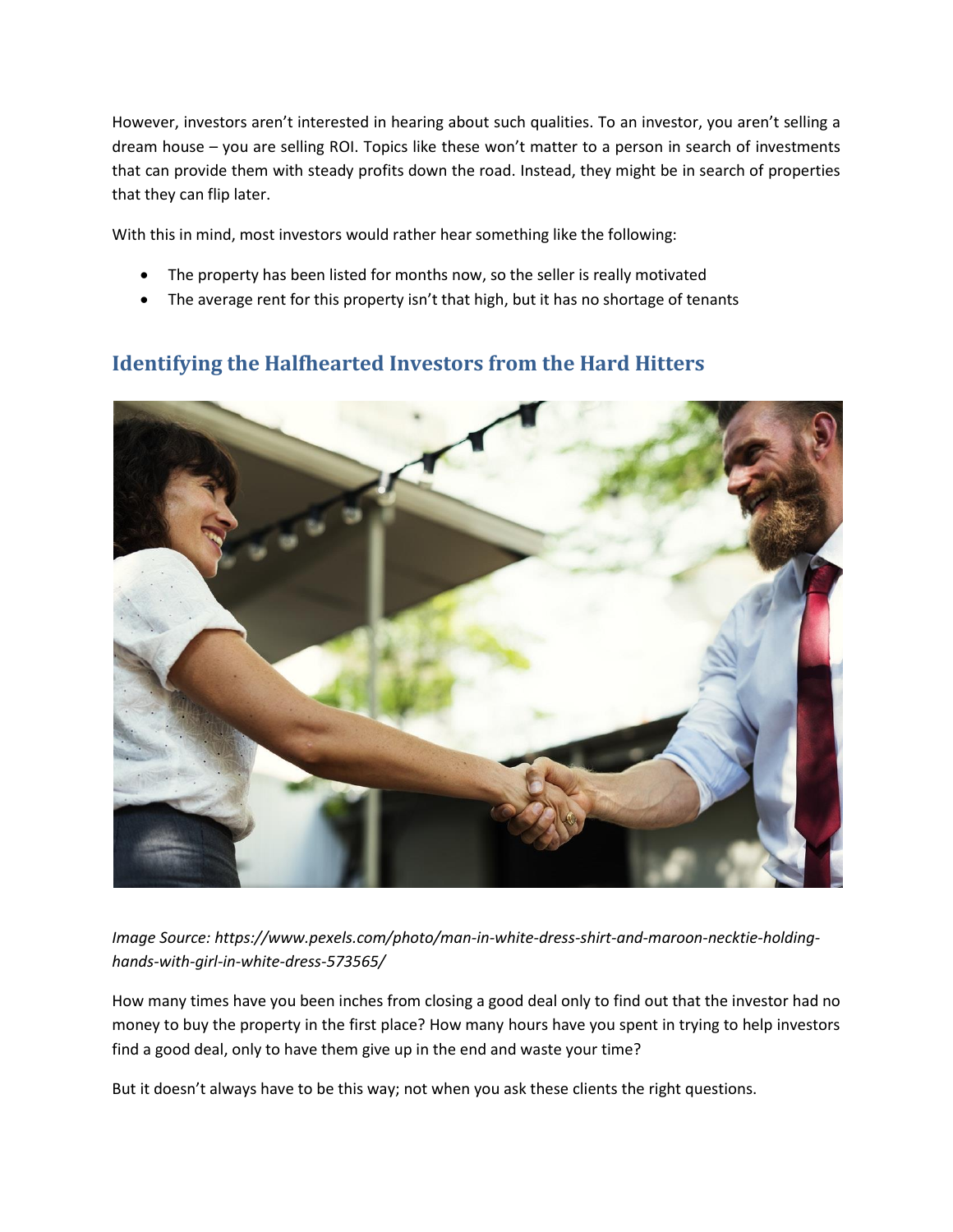You can't expect to strike gold with every investor any more than expecting the right deals to come knocking at your door. However, you can improve your chances considerably by asking the right questions.

How do you make this work?

Focus on asking questions that help you figure out what they truly want out of this relationship. For example:

- What are your goals?
- What are the types of properties that you want to buy?
- How much do you intend to spend on these properties?
- What are your financing options?
- What do you expect to get out of investment deals?
- What are your preferred neighborhoods?

Amongst all of these, learning about goals is the most important and should be asked earlier on. Why? Investors who don't have a clear goal in mind will always be confused about the type of investment strategies they want to follow. For example, if an investor wants to live on passive income while still working, flipping houses is probably not a good strategy for them.

Learning about your clients' goals will help you understand the big picture and figure out the type of services that they expect from you.

## **Identify Investor's Niche**

Every investor focuses on a niche or specific type of investment property. Understanding these niches can help you identify investors who are worth your time and attention.

To illustrate, consider an investor who may run their business as a wholesale operation, a flip and sell, or a buy and hold. An overview of each niche should give you a better idea about your options:

**Buy and Sell:** This is a passive investment strategy in which an investor buys a property and holds it for a long period. This is usually the domain of veteran property holders who have held the same properties for years and rely on them for profit. Take the example of an apartment complex that an investor has held for 22 years because it provides them with a steady stream of rental income.

**Wholesale:** Wholesale investors make profit by buying properties from motivated sellers and then selling them as quickly as possible, usually to other investors. You probably won't be working a lot with wholesale investors, since they are typically looking to buy and sell properties without involving agents. However, it's still a good idea to know how to work with a wholesaler. For example, you might work with a wholesaler who wants to make an offer on the house listed on the MLS (Multiple Listing Service).